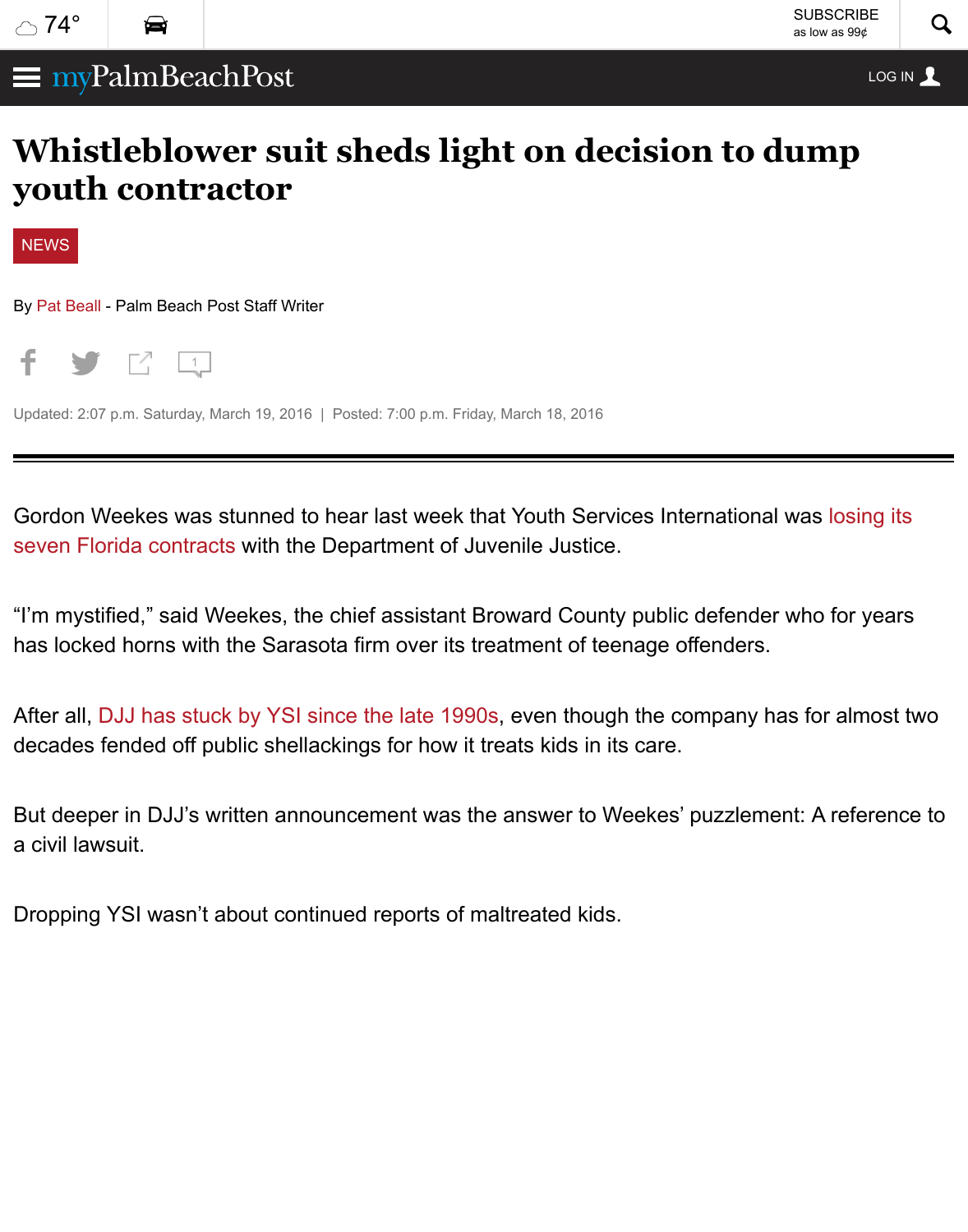

[The Palm Beach Juvenile Correctional Facility Feb. 20, 2014. \(Lannis Waters / The Palm Beach Post\)](http://www.mypalmbeachpost.com/news/news/whistleblower-suit-sheds-light-on-decision-to-dump/nqn55/?icmp=pbp_internallink_referralbox_free-to-premium-referral#modal-9071289)

It was about the contracts.

In a 2012 Leon County Circuit Court whistleblower suit, six former YSI staffers alleged company faked documents, hid problems and hoodwinked state inspectors into believ making good on tens of millions of dollars in DJJ contracts.

YSI had survived for years as one of several private companies hired by DJJ to opera juveniles in trouble with the law. Some teens are there for serious crimes, some for in small as shoving a student. Facilities range from lockups with razor wire fencing to se prison-like operations.

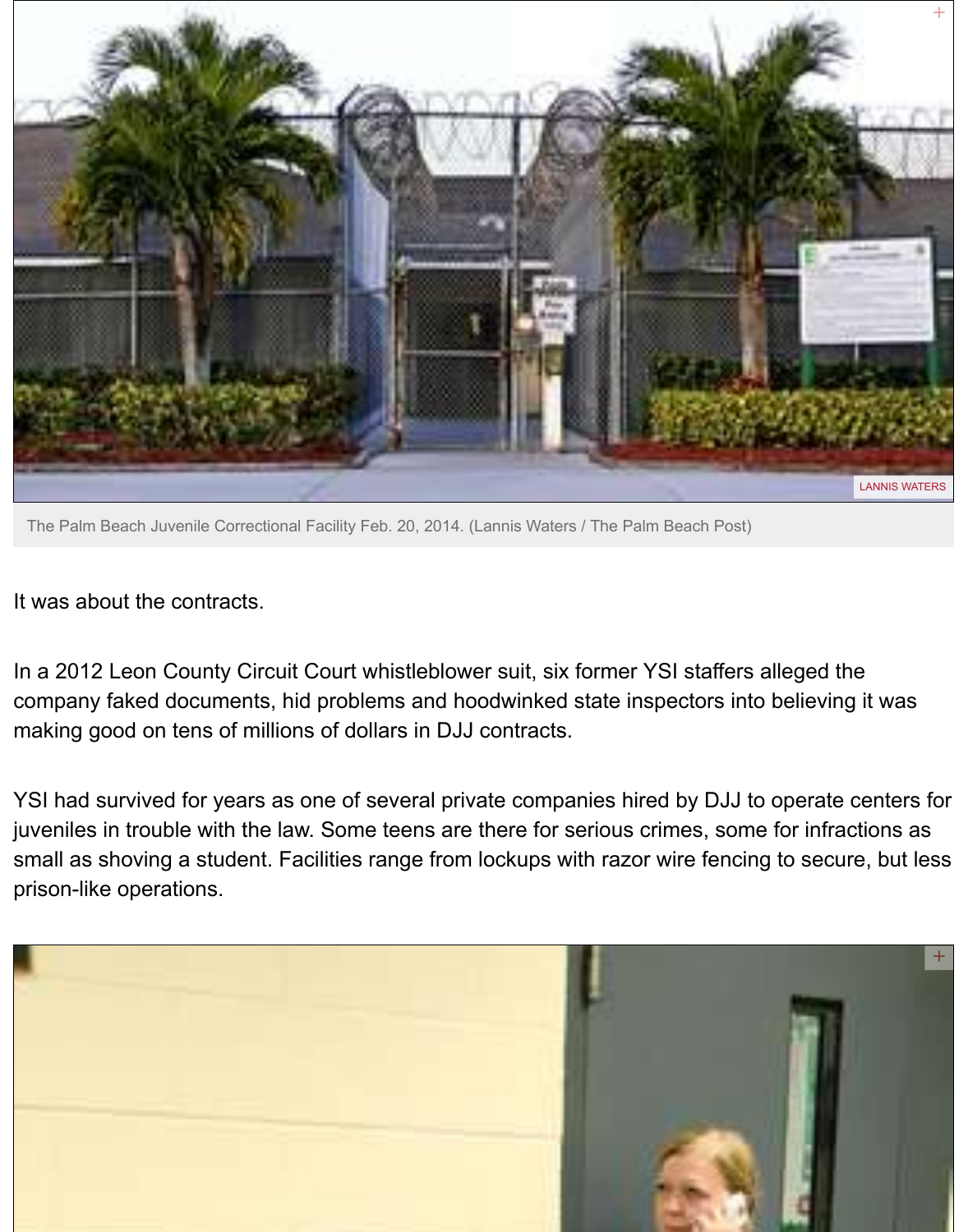

Palm Beach County Commissioner Shelley Vana and the Rev. Leo Fisher call lawmakers while being denied ins to the Palm ... Read More

Management deals can be lucrative: YSI's previous contract to operate the Palm Bea Juvenile Correctional Facility was valued at more than \$50 million.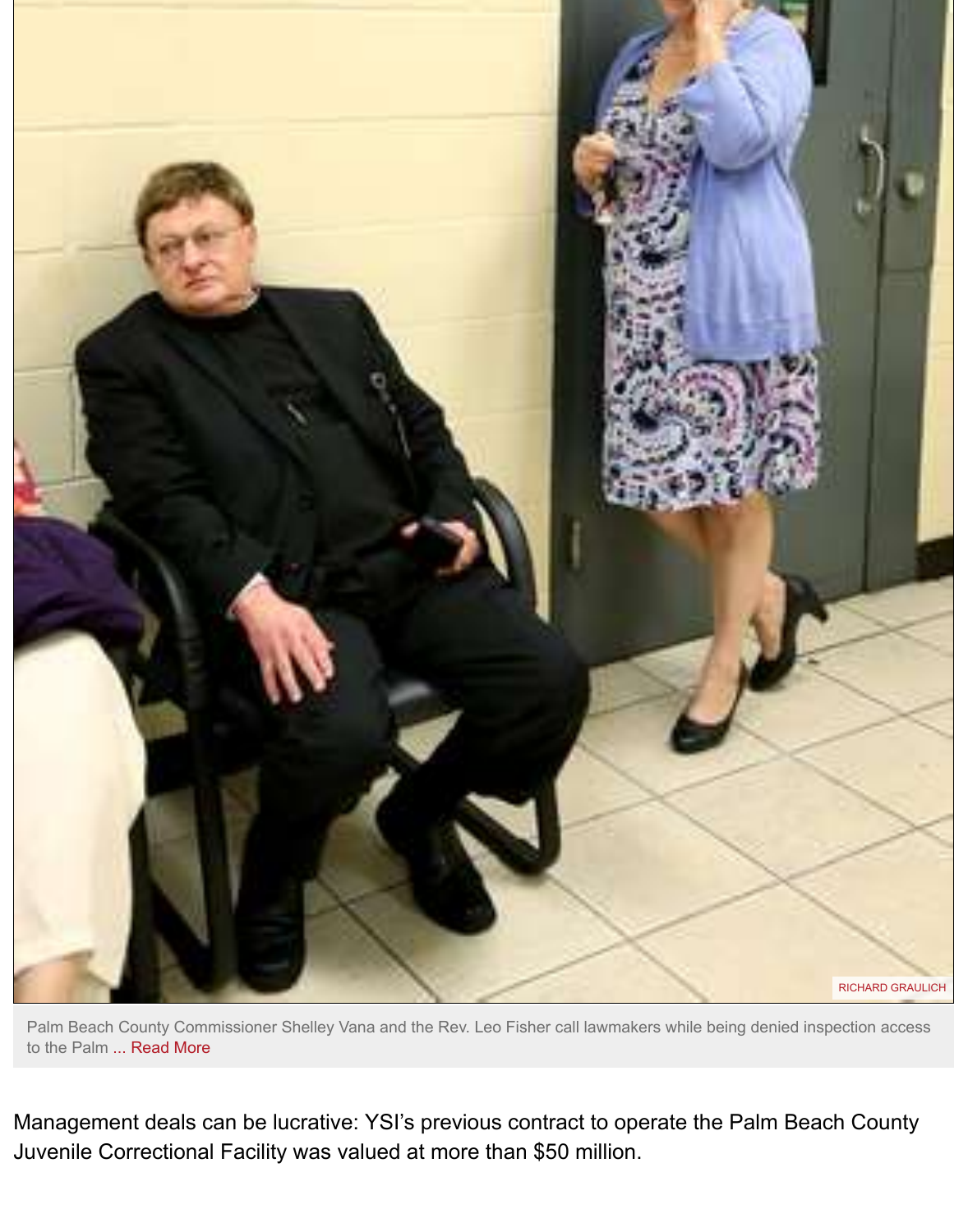enough for the Florida Attorney General's Office to step in and help orchestrate a sett calls for YSI to pay back \$2 million and exit its seven state contracts.

#### **State duped**

YSI consistently has racked up good marks from state inspectors.

Further, the company has a long record of aggressively countering critics, securing national accreditation for facilities and in most cases, responding quickly when DJJ demanded

But, said the ex-employees in their whistleblower lawsuit, DJJ was duped.

Documents were altered to ensure it appeared the company was meeting contract requirements. When a state inspection loomed, they said, facilities were quickly scrubbed, extra stat in and sometimes, teenagers were bribed to make sure they gave inspectors favorable conditions.

The former workers came from three YSI facilities: the Palm Beach County Correction the Thompson Academy in Broward County and the Broward Girls Academy.

"They kept telling me, you would not believe what is going on there," said Broward att Michael Hoffman, who first met YSI staffers when working on employee wage-and-ho is co-counsel on the whistleblower suit. "I told them, 'Try me, and I'll tell you if I believ

They did — and, said Hoffman, though they all worked at different facilities, all describ problems.

Escapes and fights weren't regularly reported. Neither was staff violence.

Staffers would come to a training session, they said, sign in and leave. On paper, the had been trained to DJJ standards.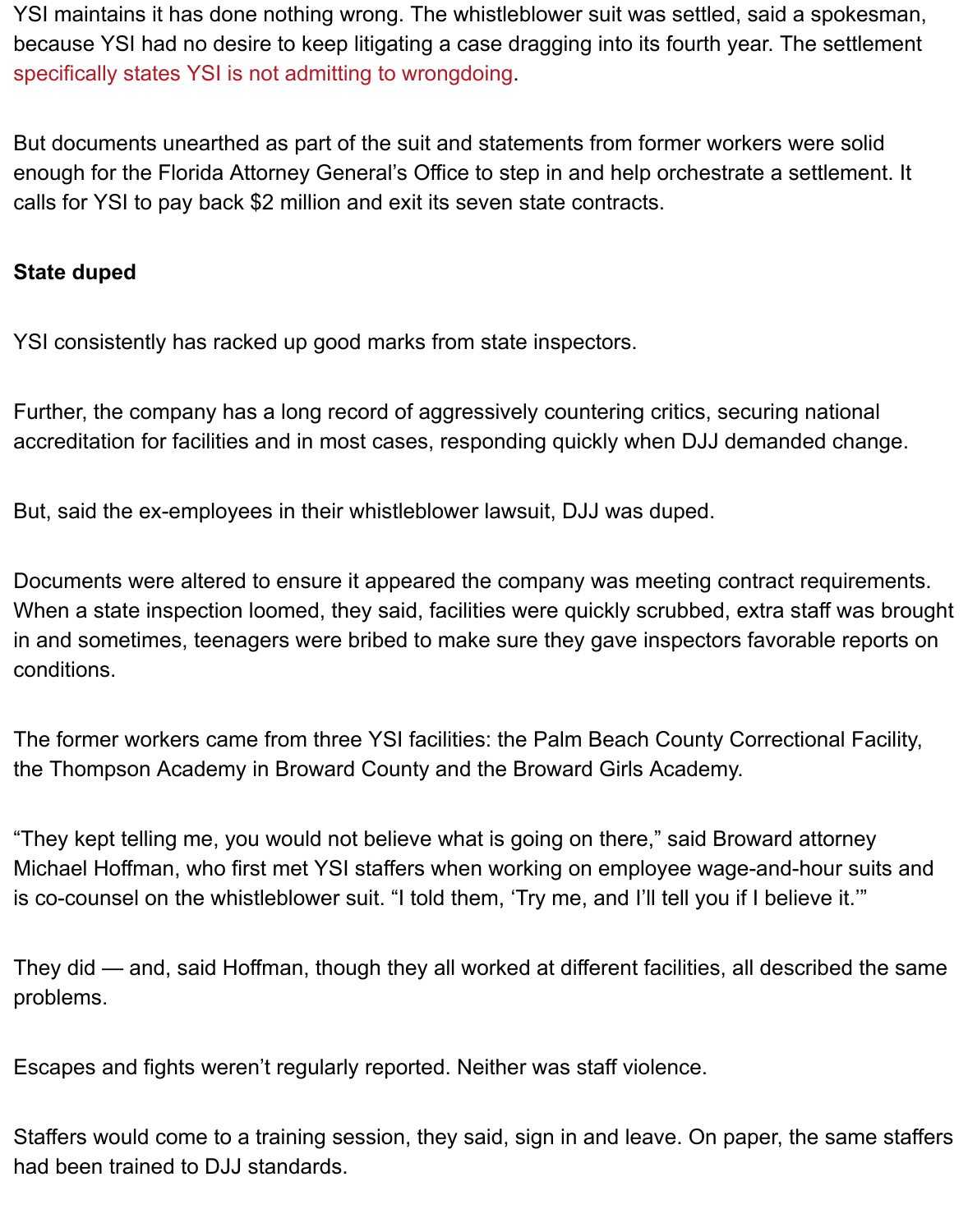There was another problem: Not enough food.

It is a recurring complaint. As far back as 1989, when a company co-owned by YSI's found briefly ran an immigrant detention center, a federal investigation found detainees were pay for forks and spoons.

In Florida, YSI has said, and DJJ has agreed, that the youthful offenders are getting the appropriate number of calories.

But in 1997, when Slattery's Correctional Services Corp. ran the Pahokee Juvenile Co Center, Dade County Circuit Judge Thomas Petersen reported "conditions (that) bord child abuse" including meals that were "absolutely inedible." They also were skimpy. The company of containg  $\sim$ was spending an estimated \$4.50 daily to feed each youth, he said, instead of the gei accepted \$10 per day.

In 2012, when the Southern Poverty Law Center sued YSI over conditions at Thomps attorneys found weight loss of 10 pounds or more among the teens.

At about the same time, Weekes began getting reports that kids at the Palm Beach lo Fairgrounds were not getting enough food. "They were gambling for more food," he said. they lost bets and refused to give up food, they were beaten.

Further, teenagers said the staff was using food as a reward. Teenagers who ganged troublemakers on behalf of the staff "would get an extra slice of pizza, or chicken wing

When Palm Beach County Commissioner Shelley Vana visited the Palm Beach County Julyets Correctional Facility, hungry teens told her the approved snack was peanut butter on glass of water.

In their lawsuit, the former YSI staffers said the detention centers "routinely had issue the quality and quantity of food" so much so that some staffers bought them food out pockets.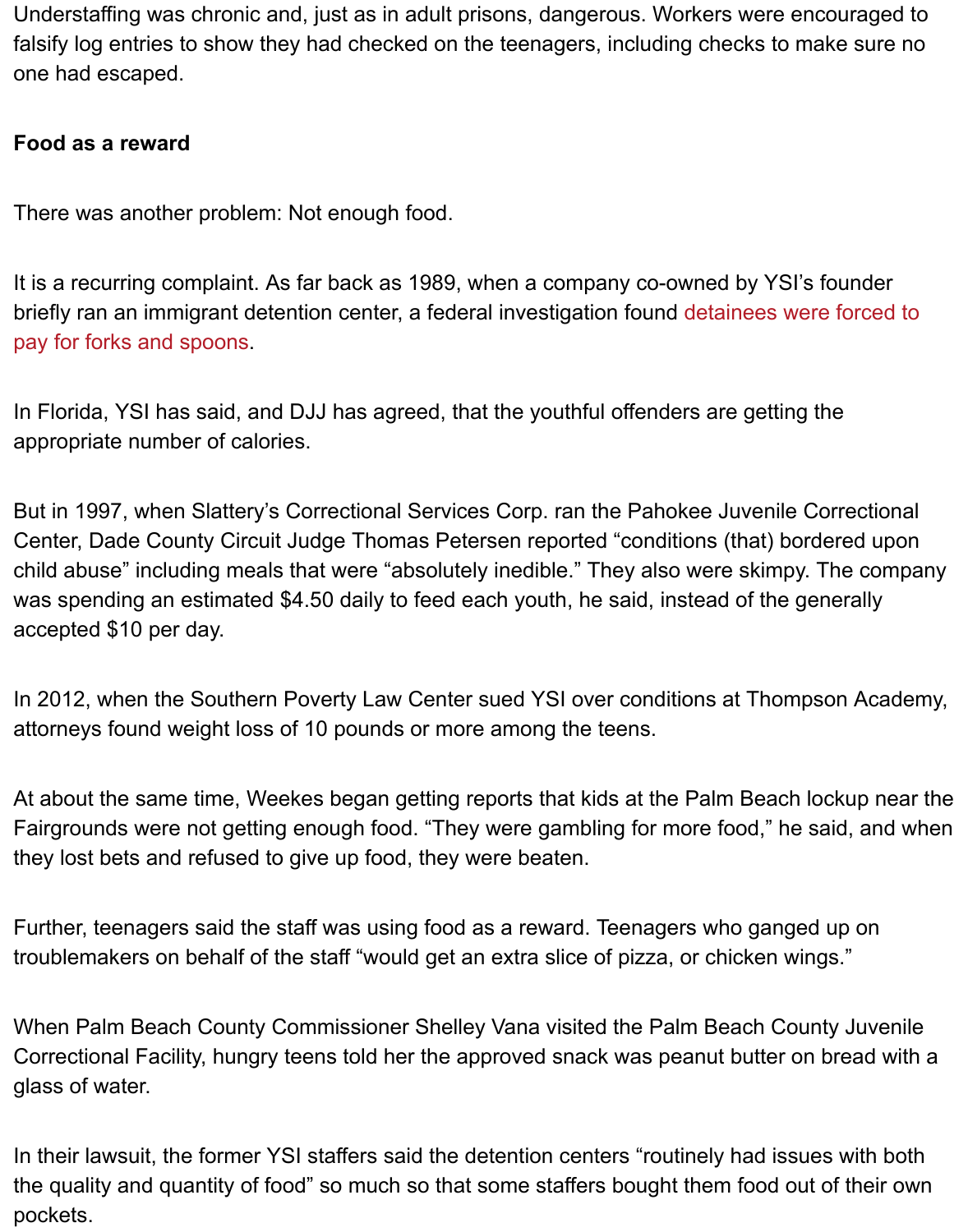Food was withheld as punishment, they said. It was, they said, a "plan to cut costs by providing poorer quality and inadequate food in order to realize excess profits."

### **Dogged by complaints**

Controversy and criticism of how YSI treats Florida juvenile offenders in its care has gathered steam in recent years, but in almost all cases, DJJ has stood by the company. In 2012, a federal survey found the number of self-reported sex assaults at the Palm Beach County Juvenile Correctional Facility was more than triple the state average. DJJ concluded no claims were substantiated, and Florida signed off on contracts valued at more than \$17 million.

In 2014, DJJ canceled YSI's contract to run a north Florida treatment center. There, four staff members were fired in two months over using excessive force or failing to report safety or security problems. The same year, a state Senate subcommittee held hearings on repeated allegations of mistreatment at Thompson.

YSI had just inked a contract to take on another Florida facility. DJJ defended its contractor again, saying investigations at Thompson found no problems.

Last year, Vana's surprise inspection of the Palm Beach County facility found too little food, malfunctioning plumbing and teenagers with holes in socks and shoes that were falling apart.

YSI instituted repairs and pledged more staff and oversight. And although DJJ Secretary Christina Daly asked the Florida Department of Law Enforcement to investigate caonditions, she largely defended the company.

But after she asked FDLE to review the local lockup, one teenager hurt three others, one of them so badly he had to have surgery for a broken jaw. And two local staffers had been previously charged with child neglect after arranging a brutal fight between two teenagers.

YSI threw in the towel, opting out of the local contract last year. It retained seven other state contracts, however.

YSI is allowed by terms of the whistleblower settlement to continue operating the seven juvenile facilities until Aug. 31. It's not immediately known what company will replace it.

But until other operators are installed, said a DJJ spokeswoman, the state plans extra oversight. Said DJJ's Daly in a written statement, "Our focus and priority is to ensure that youth in our care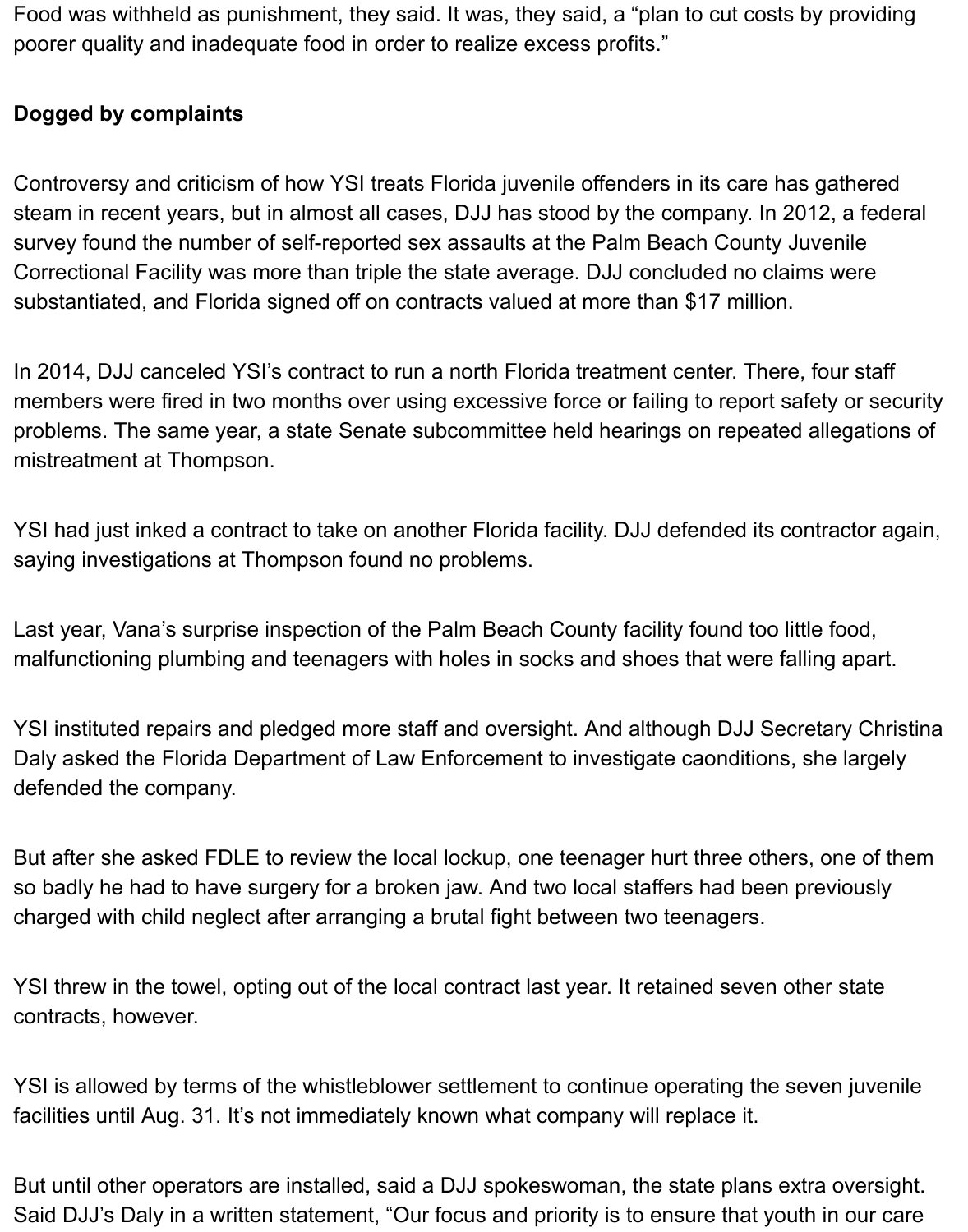### *NEED TO KNOW MORE?*

Sign up for FREE Post newsletters. Travel, News, Golf and more. Choose your favorites and we'll deliver.

# *R[eade](http://www.palmbeachpost.com/newsletters/subscriptions/)r Comments*  1

# *Next Up in News*



**Plans develop for the first US-based hotels in Cuba in nearly 60 years**



**Nearly 300,000 tons of trash have piled up in Beirut, Lebanon**



**[Protests and punches overshadow Trump in Arizona](http://www.mypalmbeachpost.com/news/news/national/plans-develop-first-us-based-hotels-cuba-nearly-60/nqpZp/)**



**We expect Apple to go small at its big Monday event**



**PBSO: Man shot outside West Palm strip club**

**More Stories**